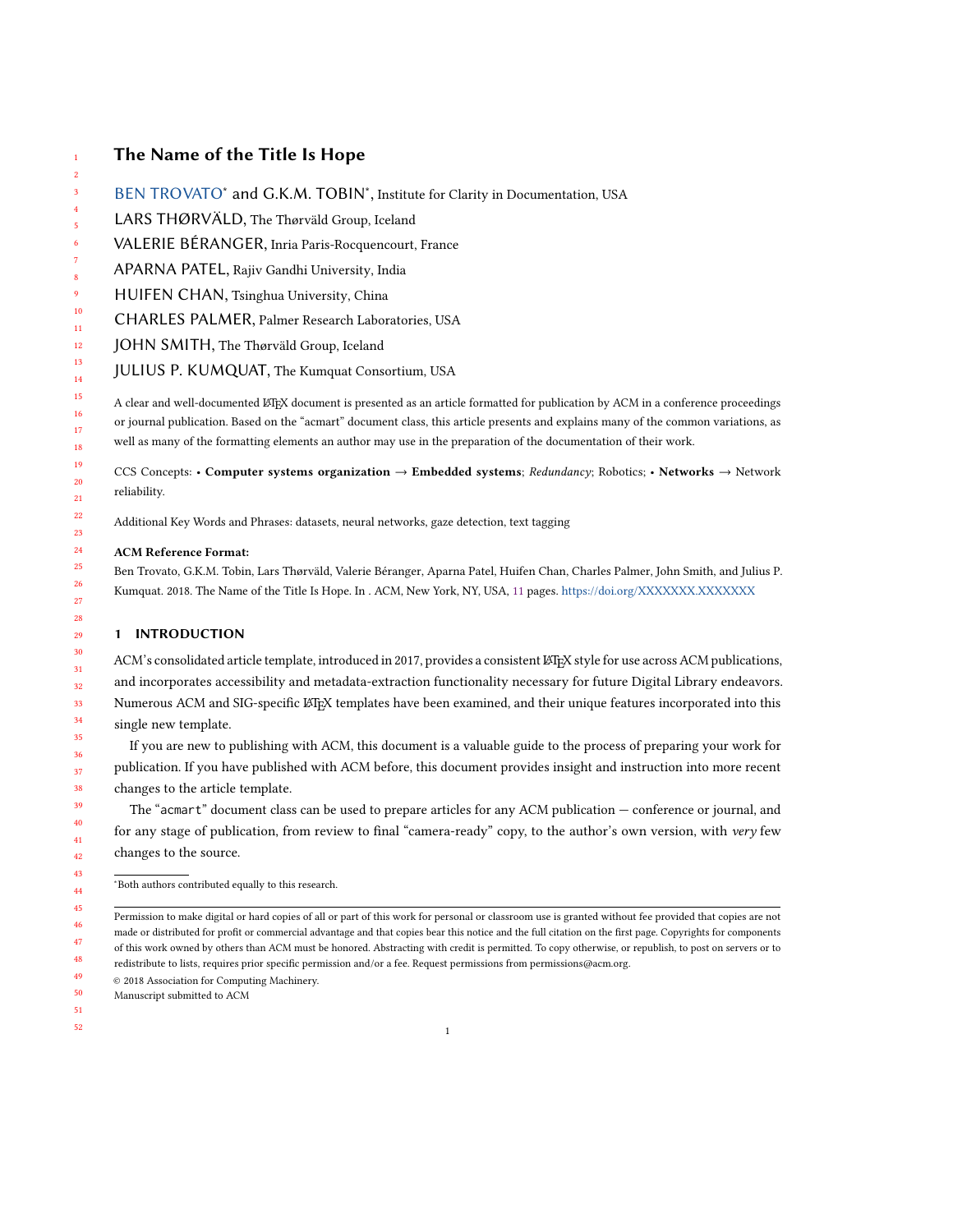#### 53 2 TEMPLATE OVERVIEW

As noted in the introduction, the "acmart" document class can be used to prepare many different kinds of documentation — a double-blind initial submission of a full-length technical paper, a two-page SIGGRAPH Emerging Technologies abstract, a "camera-ready" journal article, a SIGCHI Extended Abstract, and more — all by selecting the appropriate template style and template parameters.

This document will explain the major features of the document class. For further information, the LATEX User's Guide is available from [https://www.acm.org/publications/proceedings-template.](https://www.acm.org/publications/proceedings-template)

#### 2.1 Template Styles

The primary parameter given to the "acmart" document class is the *template style* which corresponds to the kind of publication or SIG publishing the work. This parameter is enclosed in square brackets and is a part of the documentclass command:

\documentclass[STYLE]{acmart}

Journals use one of three template styles. All but three ACM journals use the acmsmall template style:

- acmsmall: The default journal template style.
- acmlarge: Used by JOCCH and TAP.
- acmtog: Used by TOG.

The majority of conference proceedings documentation will use the acmconf template style.

- acmconf: The default proceedings template style.
- sigchi: Used for SIGCHI conference articles.
- sigplan: Used for SIGPLAN conference articles.

### 2.2 Template Parameters

In addition to specifying the template style to be used in formatting your work, there are a number of template parameters which modify some part of the applied template style. A complete list of these parameters can be found in the  $\cancel{ETPX}$ User's Guide.

- Frequently-used parameters, or combinations of parameters, include:
- anonymous,review: Suitable for a "double-blind" conference submission. Anonymizes the work and includes line numbers. Use with the command to print the submission's unique ID on each page of the work.
	- authorversion: Produces a version of the work suitable for posting by the author.
	- screen: Produces colored hyperlinks.

This document uses the following string as the first command in the source file:

\documentclass[manuscript,screen,review]{acmart}

# 3 MODIFICATIONS

Modifying the template — including but not limited to: adjusting margins, typeface sizes, line spacing, paragraph and list definitions, and the use of the \vspace command to manually adjust the vertical spacing between elements of your work — is not allowed.

2

Your document will be returned to you for revision if modifications are discovered.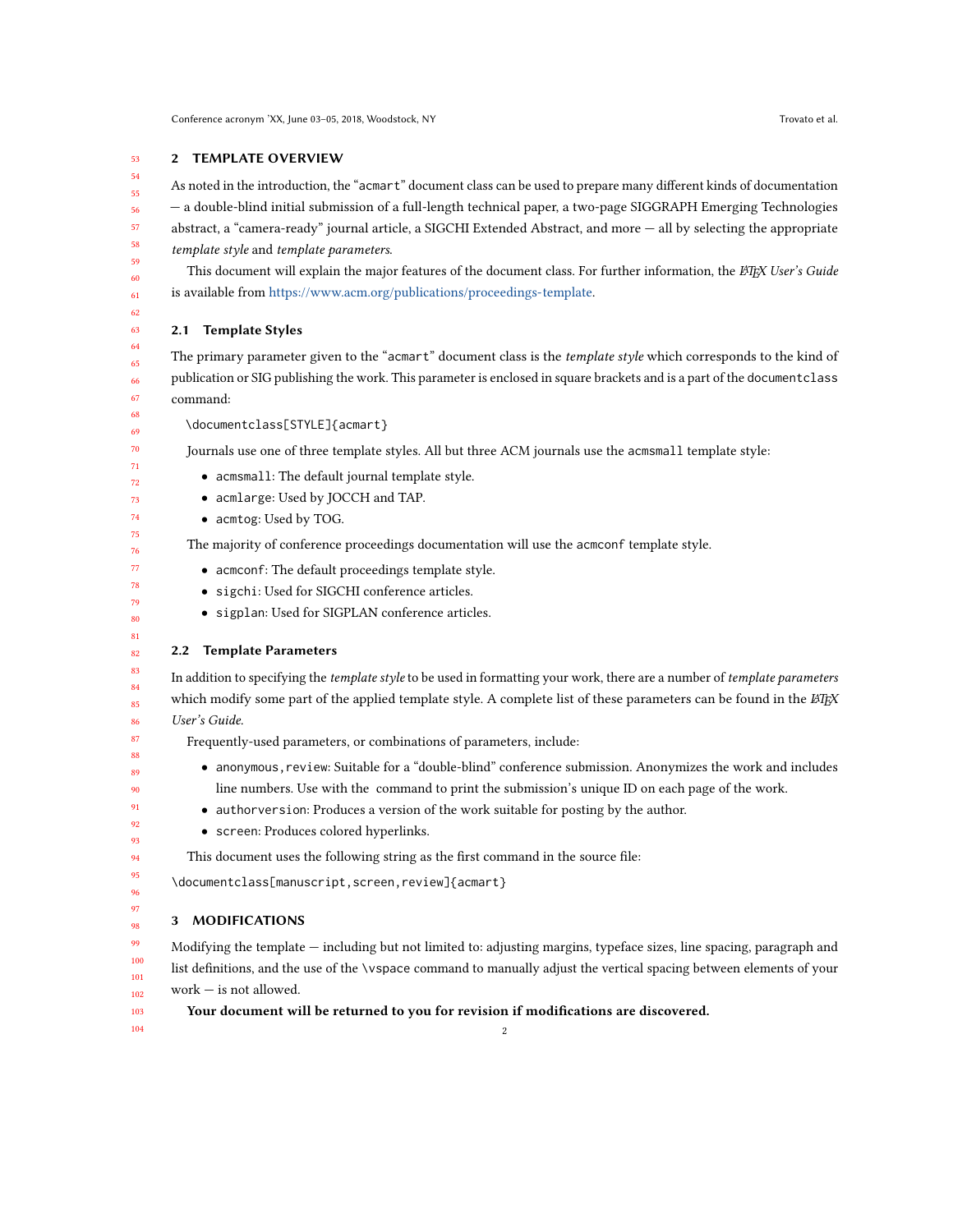### 4 TYPEFACES

The "acmart" document class requires the use of the "Libertine" typeface family. Your TFX installation should include this set of packages. Please do not substitute other typefaces. The "lmodern" and "ltimes" packages should not be used, as they will override the built-in typeface families.

#### 5 TITLE INFORMATION

The title of your work should use capital letters appropriately - <https://capitalizemytitle.com/> has useful rules for capitalization. Use the title command to define the title of your work. If your work has a subtitle, define it with the subtitle command. Do not insert line breaks in your title.

If your title is lengthy, you must define a short version to be used in the page headers, to prevent overlapping text. The title command has a "short title" parameter:

\title[short title]{full title}

# 6 AUTHORS AND AFFILIATIONS

Each author must be defined separately for accurate metadata identification. As an exception, multiple authors may share one affiliation. Authors' names should not be abbreviated; use full first names wherever possible. Include authors' e-mail addresses whenever possible.

Grouping authors' names or e-mail addresses, or providing an "e-mail alias," as shown below, is not acceptable:

\author{Brooke Aster, David Mehldau}

\email{dave,judy,steve@university.edu}

\email{firstname.lastname@phillips.org}

The authornote and authornotemark commands allow a note to apply to multiple authors — for example, if the first two authors of an article contributed equally to the work.

If your author list is lengthy, you must define a shortened version of the list of authors to be used in the page headers, to prevent overlapping text. The following command should be placed just after the last \author{} definition:

\renewcommand{\shortauthors}{McCartney, et al.}

Omitting this command will force the use of a concatenated list of all of the authors' names, which may result in overlapping text in the page headers.

The article template's documentation, available at [https://www.acm.org/publications/proceedings-template,](https://www.acm.org/publications/proceedings-template) has a complete explanation of these commands and tips for their effective use.

Note that authors' addresses are mandatory for journal articles.

# 7 RIGHTS INFORMATION

Authors of any work published by ACM will need to complete a rights form. Depending on the kind of work, and the rights management choice made by the author, this may be copyright transfer, permission, license, or an OA (open access) agreement.

Regardless of the rights management choice, the author will receive a copy of the completed rights form once it has been submitted. This form contains LATEX commands that must be copied into the source document. When the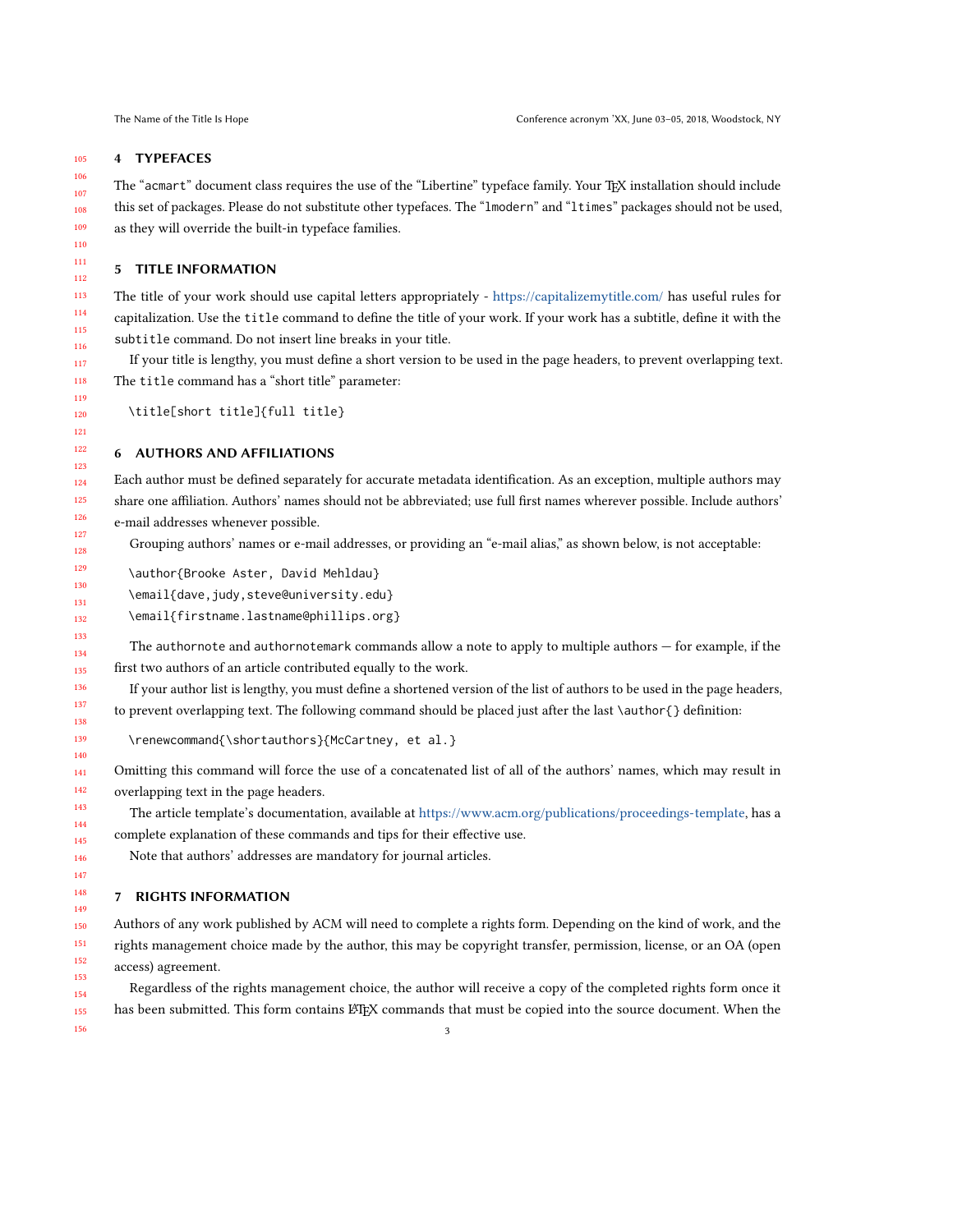157 158 document source is compiled, these commands and their parameters add formatted text to several areas of the final document:

159

- the "ACM Reference Format" text on the first page.
- the "rights management" text on the first page.
- the conference information in the page header(s).

Rights information is unique to the work; if you are preparing several works for an event, make sure to use the correct set of commands with each of the works.

The ACM Reference Format text is required for all articles over one page in length, and is optional for one-page articles (abstracts).

## 8 CCS CONCEPTS AND USER-DEFINED KEYWORDS

Two elements of the "acmart" document class provide powerful taxonomic tools for you to help readers find your work in an online search.

The ACM Computing Classification System — <https://www.acm.org/publications/class-2012> — is a set of classifiers and concepts that describe the computing discipline. Authors can select entries from this classification system, via [https://dl.acm.org/ccs/ccs.cfm,](https://dl.acm.org/ccs/ccs.cfm) and generate the commands to be included in the LATEX source.

User-defined keywords are a comma-separated list of words and phrases of the authors' choosing, providing a more flexible way of describing the research being presented.

CCS concepts and user-defined keywords are required for for all articles over two pages in length, and are optional for one- and two-page articles (or abstracts).

9 SECTIONING COMMANDS

Your work should use standard LATEX sectioning commands: section, subsection, subsubsection, and paragraph. They should be numbered; do not remove the numbering from the commands.

Simulating a sectioning command by setting the first word or words of a paragraph in boldface or italicized text is not allowed.

10 TABLES

208

The "acmart" document class includes the "booktabs" package  $-$  <https://ctan.org/pkg/booktabs>  $-$  for preparing high-quality tables.

Table captions are placed above the table.

Because tables cannot be split across pages, the best placement for them is typically the top of the page nearest their initial cite. To ensure this proper "floating" placement of tables, use the environment **table** to enclose the table's contents and the table caption. The contents of the table itself must go in the tabular environment, to be aligned properly in rows and columns, with the desired horizontal and vertical rules. Again, detailed instructions on tabular material are found in the *EIFX User's Guide*.

203 204 205 Immediately following this sentence is the point at which Table [1](#page-4-0) is included in the input file; compare the placement of the table here with the table in the printed output of this document.

206 207 To set a wider table, which takes up the whole width of the page's live area, use the environment table\* to enclose the table's contents and the table caption. As with a single-column table, this wide table will "float" to a location deemed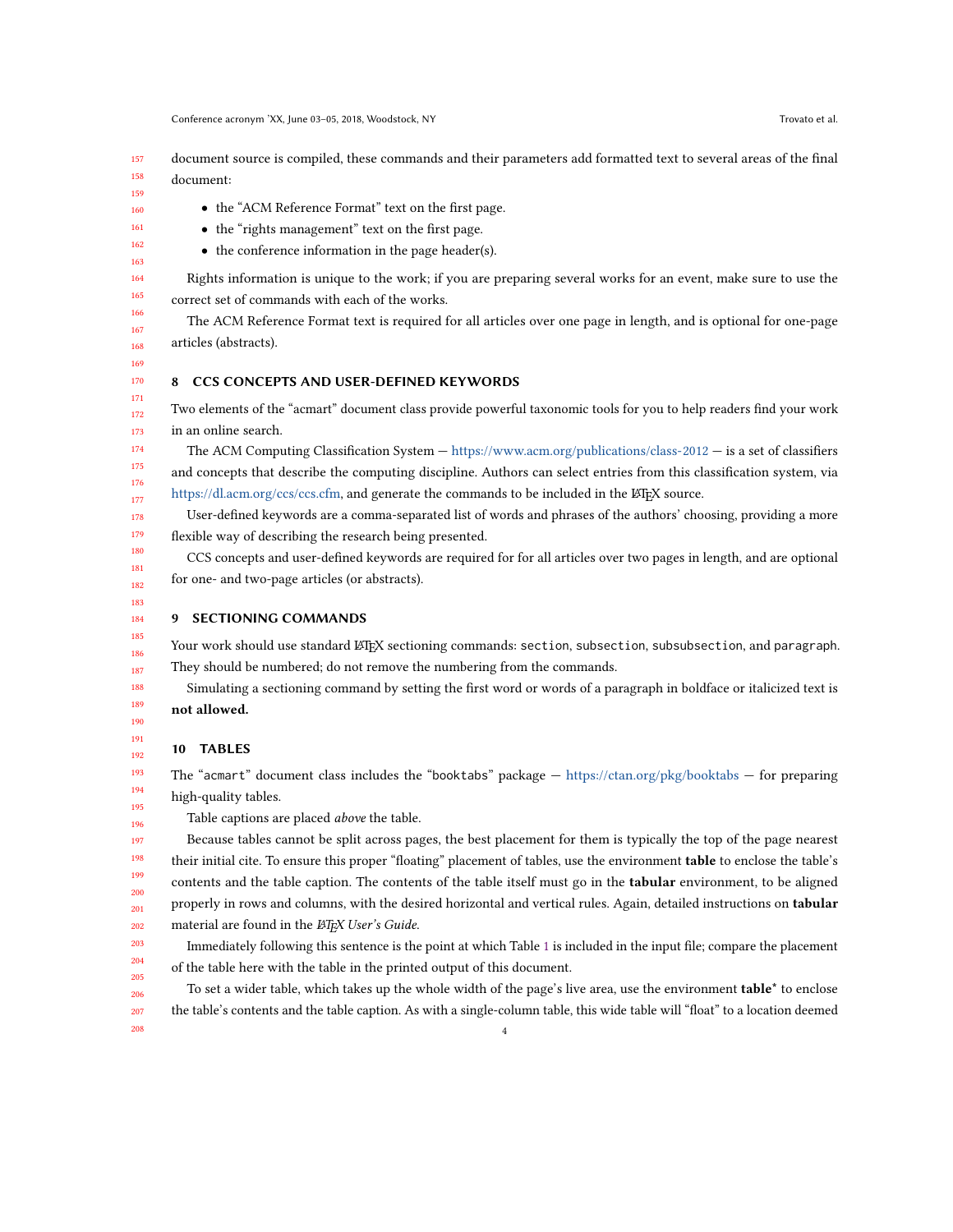<span id="page-4-1"></span><span id="page-4-0"></span>

| 209 |                     | Table 1. Frequency of Special Characters |                   |  |  |
|-----|---------------------|------------------------------------------|-------------------|--|--|
| 210 |                     |                                          |                   |  |  |
| 211 | Non-English or Math | Frequency                                | Comments          |  |  |
| 212 | Ø                   | 1 in 1,000                               | For Swedish names |  |  |
| 213 | $\pi$               | $1$ in $5$                               | Common in math    |  |  |
| 214 | \$                  | $4$ in $5$                               | Used in business  |  |  |
| 215 | $\Psi_1^2$          | 1 in 40,000                              | Unexplained usage |  |  |
| 216 |                     |                                          |                   |  |  |
| 217 |                     | Table 2. Some Typical Commands           |                   |  |  |
| 218 |                     |                                          |                   |  |  |
| 219 |                     |                                          |                   |  |  |
| 220 | Command             | A Number                                 | Comments          |  |  |
| 221 | \author             | 100                                      | Author            |  |  |
| 222 | \table              | 300                                      | For tables        |  |  |
| 223 |                     |                                          |                   |  |  |

Table 1. Frequency of Special Characters

more desirable. Immediately following this sentence is the point at which Table [2](#page-4-1) is included in the input file; again, it is instructive to compare the placement of the table here with the table in the printed output of this document.

\table\* 400 For wider tables

Always use midrule to separate table header rows from data rows, and use it only for this purpose. This enables assistive technologies to recognise table headers and support their users in navigating tables more easily.

# 11 MATH EQUATIONS

You may want to display math equations in three distinct styles: inline, numbered or non-numbered display. Each of the three are discussed in the next sections.

## 11.1 Inline (In-text) Equations

A formula that appears in the running text is called an inline or in-text formula. It is produced by the math environment, which can be invoked with the usual \begin . . . \end construction or with the short form \$ . . . \$. You can use any of the symbols and structures, from  $\alpha$  to  $\omega$ , available in LATEX [\[24\]](#page-9-0); this section will simply show a few examples of in-text equations in context. Notice how this equation:  $\lim_{n\to\infty} x = 0$ , set here in in-line math style, looks slightly different when set in display style. (See next section).

#### 11.2 Display Equations

A numbered display equation—one set off by vertical space from the text and centered horizontally—is produced by the equation environment. An unnumbered display equation is produced by the displaymath environment.

Again, in either environment, you can use any of the symbols and structures available in LATEX; this section will just give a couple of examples of display equations in context. First, consider the equation, shown as an inline equation above:

$$
\lim_{n \to \infty} x = 0 \tag{1}
$$

Notice how it is formatted somewhat differently in the displaymath environment. Now, we'll enter an unnumbered equation:

 $x + 1$ 

5

 $\sum_{}^{\infty}$  $i=0$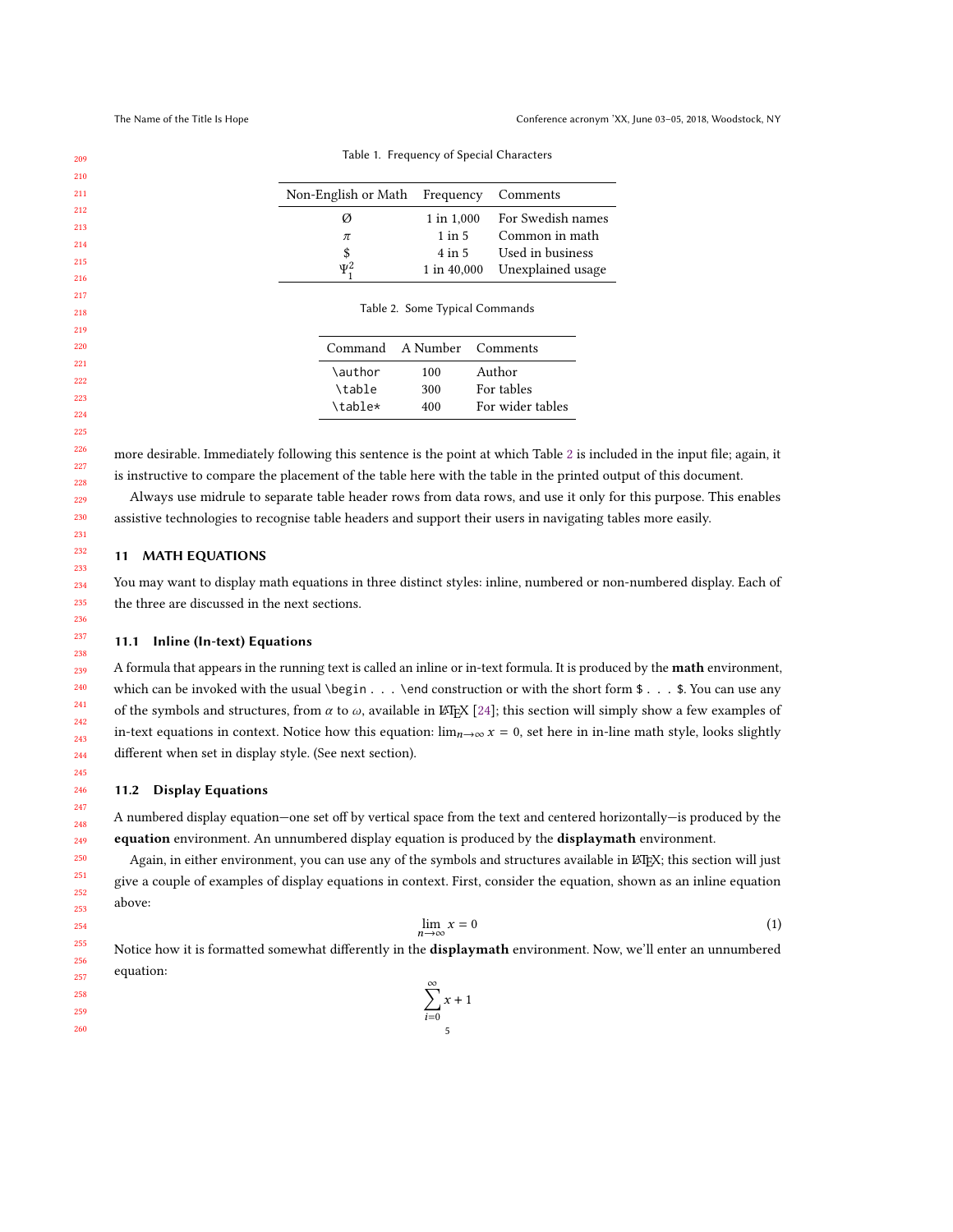and follow it with another numbered equation:

$$
\sum_{i=0}^{\infty} x_i = \int_0^{\pi+2} f \tag{2}
$$

just to demonstrate LATEX's able handling of numbering.

### 12 FIGURES

The "figure" environment should be used for figures. One or more images can be placed within a figure. If your figure contains third-party material, you must clearly identify it as such, as shown in the example below.



Fig. 1. 1907 Franklin Model D roadster. Photograph by Harris & Ewing, Inc. [Public domain], via Wikimedia Commons. ([https:](https://goo.gl/VLCRBB) [//goo.gl/VLCRBB](https://goo.gl/VLCRBB)).

Your figures should contain a caption which describes the figure to the reader. Figure captions are placed below the figure.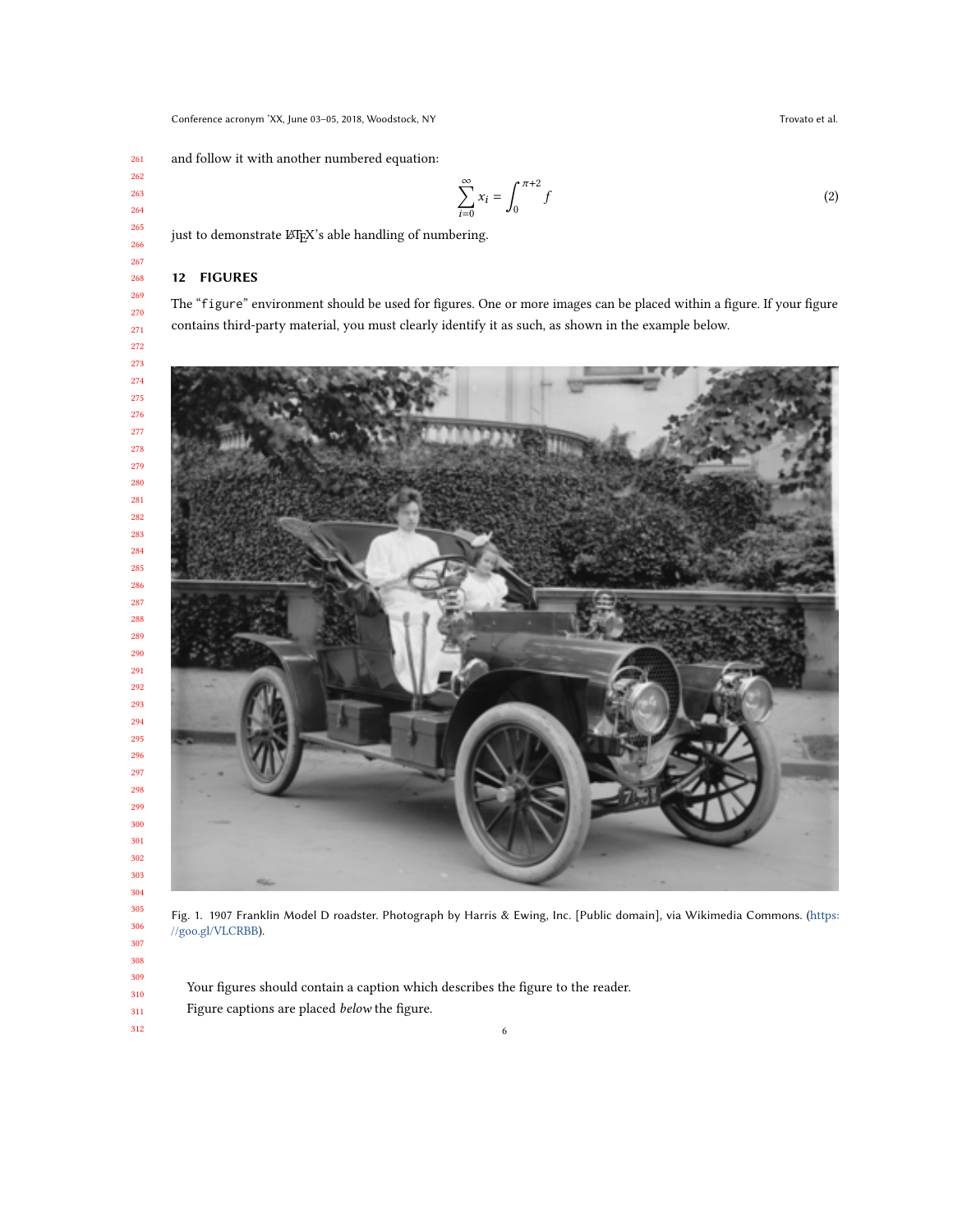313 314 315 316 Every figure should also have a figure description unless it is purely decorative. These descriptions convey what's in the image to someone who cannot see it. They are also used by search engine crawlers for indexing images, and when images cannot be loaded.

317 318 319 320 321 322 323 324 325 A figure description must be unformatted plain text less than 2000 characters long (including spaces). Figure descriptions should not repeat the figure caption – their purpose is to capture important information that is not already provided in the caption or the main text of the paper. For figures that convey important and complex new information, a short text description may not be adequate. More complex alternative descriptions can be placed in an appendix and referenced in a short figure description. For example, provide a data table capturing the information in a bar chart, or a structured list representing a graph. For additional information regarding how best to write figure descriptions and why doing this is so important, please see [https://www.acm.org/publications/taps/describing-figures/.](https://www.acm.org/publications/taps/describing-figures/)

#### 12.1 The "Teaser Figure"

A "teaser figure" is an image, or set of images in one figure, that are placed after all author and affiliation information, and before the body of the article, spanning the page. If you wish to have such a figure in your article, place the command immediately before the \maketitle command:

```
\begin{teaserfigure}
```

```
\includegraphics[width=\textwidth]{sampleteaser}
```
- \caption{figure caption}
- \Description{figure description}
- \end{teaserfigure}

# 13 CITATIONS AND BIBLIOGRAPHIES

The use of BibTEX for the preparation and formatting of one's references is strongly recommended. Authors' names should be complete — use full first names ("Donald E. Knuth") not initials ("D. E. Knuth") — and the salient identifying features of a reference should be included: title, year, volume, number, pages, article DOI, etc.

The bibliography is included in your source document with these two commands, placed just before the \end{document} command:

\bibliographystyle{ACM-Reference-Format}

\bibliography{bibfile}

where "bibfile" is the name, without the ".bib" suffix, of the BibTEX file.

Citations and references are numbered by default. A small number of ACM publications have citations and references formatted in the "author year" style; for these exceptions, please include this command in the **preamble** (before the command "\begin{document}") of your LATEX source:

```
\citestyle{acmauthoryear}
```
357 358 359 360 361 362 363 364 Some examples. A paginated journal article [\[2\]](#page-8-0), an enumerated journal article [\[10\]](#page-8-1), a reference to an entire issue [\[9\]](#page-8-2), a monograph (whole book) [\[23\]](#page-9-1), a monograph/whole book in a series (see 2a in spec. document) [\[17\]](#page-8-3), a divisible-book such as an anthology or compilation [\[12\]](#page-8-4) followed by the same example, however we only output the series if the volume number is given [\[13\]](#page-8-5) (so Editor00a's series should NOT be present since it has no vol. no.), a chapter in a divisible book [\[35\]](#page-9-2), a chapter in a divisible book in a series [\[11\]](#page-8-6), a multi-volume work as book [\[22\]](#page-9-3), a couple of articles in a proceedings (of a conference, symposium, workshop for example) (paginated proceedings article) [\[3,](#page-8-7) [15\]](#page-8-8), a proceedings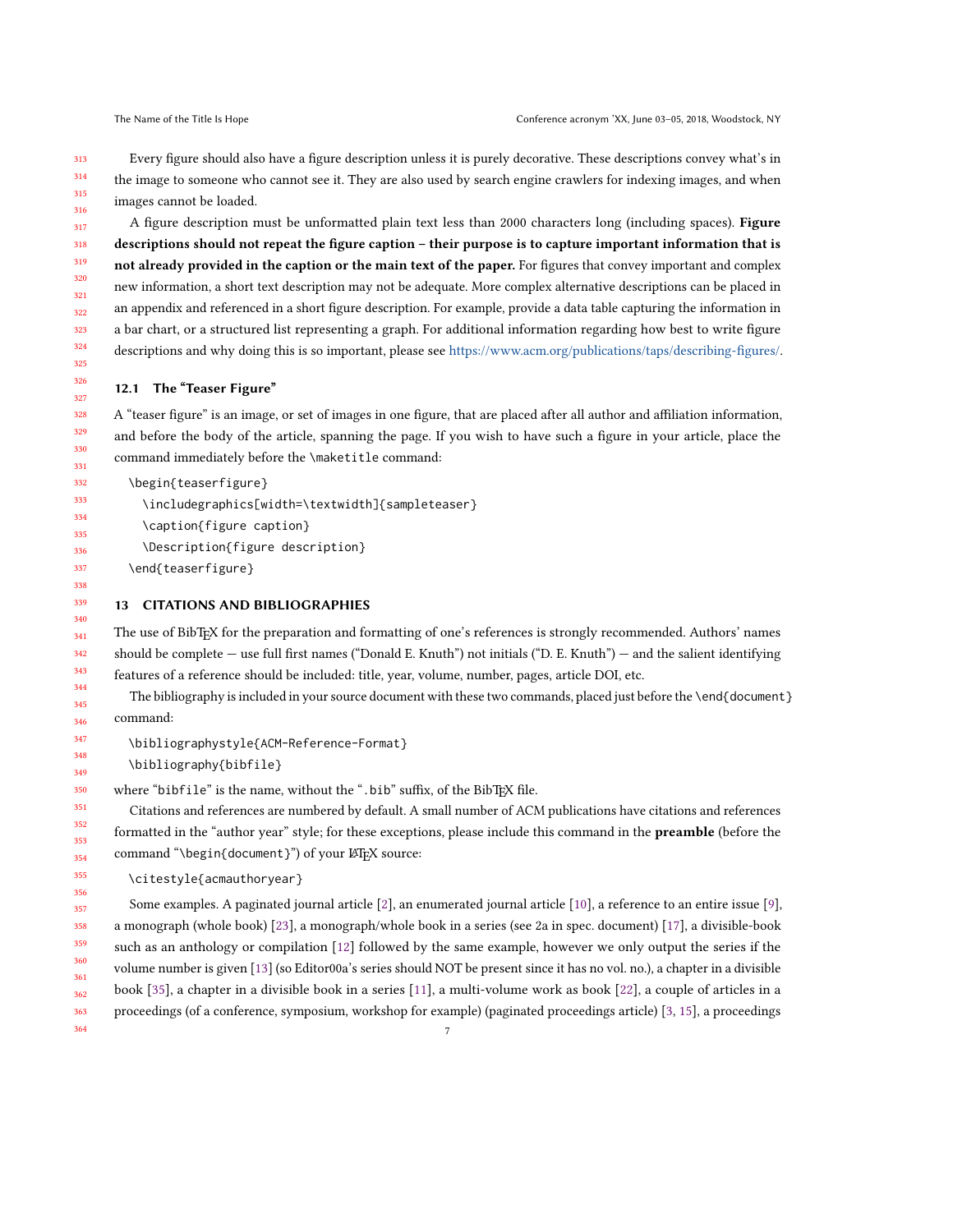365 366 367 368 369 370 371 372 article with all possible elements [\[34\]](#page-9-4), an example of an enumerated proceedings article [\[14\]](#page-8-9), an informally published work [\[16\]](#page-8-10), a couple of preprints [\[6,](#page-8-11) [7\]](#page-8-12), a doctoral dissertation [\[8\]](#page-8-13), a master's thesis: [\[4\]](#page-8-14), an online document / world wide web resource  $[1, 28, 36]$  $[1, 28, 36]$  $[1, 28, 36]$  $[1, 28, 36]$  $[1, 28, 36]$ , a video game (Case 1)  $[27]$  and (Case 2)  $[26]$  and  $[25]$  and (Case 3) a patent  $[33]$ , work accepted for publication [\[30\]](#page-9-11), 'YYYYb'-test for prolific author [\[31\]](#page-9-12) and [\[32\]](#page-9-13). Other cites might contain 'duplicate' DOI and URLs (some SIAM articles) [\[21\]](#page-9-14). Boris / Barbara Beeton: multi-volume works as books [\[19\]](#page-9-15) and [\[18\]](#page-8-16). A couple of citations with DOIs: [\[20,](#page-9-16) [21\]](#page-9-14). Online citations: [\[36–](#page-9-6)[38\]](#page-9-17). Artifacts: [\[29\]](#page-9-18) and [\[5\]](#page-8-17).

373 374

#### 14 ACKNOWLEDGMENTS

375 376 Identification of funding sources and other support, and thanks to individuals and groups that assisted in the research and the preparation of the work should be included in an acknowledgment section, which is placed just before the reference section in your document.

This section has a special environment:

\begin{acks}

...

\end{acks}

so that the information contained therein can be more easily collected during the article metadata extraction phase, and to ensure consistency in the spelling of the section heading.

Authors should not prepare this section as a numbered or unnumbered \section; please use the "acks" environment.

# 15 APPENDICES

If your work needs an appendix, add it before the "\end{document}" command at the conclusion of your source document.

Start the appendix with the "appendix" command:

\appendix

397 398 399 and note that in the appendix, sections are lettered, not numbered. This document has two appendices, demonstrating the section and subsection identification method.

400 401

402

# 16 MULTI-LANGUAGE PAPERS

403 404 405 406 407 408 Papers may be written in languages other than English or include titles, subtitles, keywords and abstracts in different languages (as a rule, a paper in a language other than English should include an English title and an English abstract). Use language=... for every language used in the paper. The last language indicated is the main language of the paper. For example, a French paper with additional titles and abstracts in English and German may start with the following command

409 410 \documentclass[sigconf, language=english, language=german,

language=french]{acmart}

The title, subtitle, keywords and abstract will be typeset in the main language of the paper. The commands \translatedXXX, XXX begin title, subtitle and keywords, can be used to set these elements in the other languages. The environment translatedabstract is used to set the translation of the abstract. These commands and environment have 8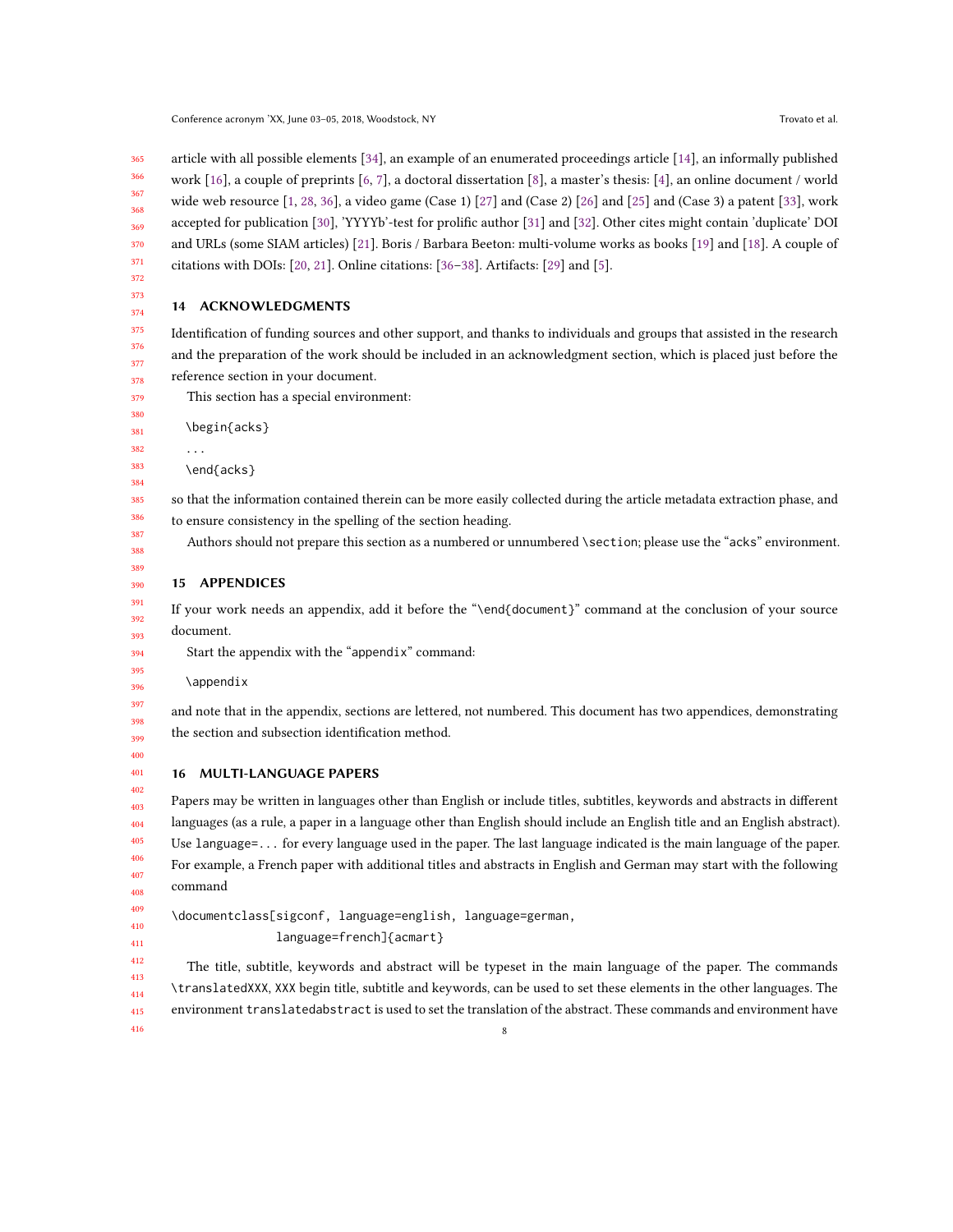<span id="page-8-9"></span><span id="page-8-5"></span>458

468

a mandatory first argument: the language of the second argument. See sample-sigconf-i13n.tex file for examples of their usage.

### 17 SIGCHI EXTENDED ABSTRACTS

The "sigchi-a" template style (available only in LATEX and not in Word) produces a landscape-orientation formatted article, with a wide left margin. Three environments are available for use with the "sigchi-a" template style, and produce formatted output in the margin:

- **sidebar**: Place formatted text in the margin.
- **marginfigure**: Place a figure in the margin.
- **margintable**: Place a table in the margin.

#### ACKNOWLEDGMENTS

To Robert, for the bagels and explaining CMYK and color spaces.

#### REFERENCES

- <span id="page-8-15"></span>[1] Rafal Ablamowicz and Bertfried Fauser. 2007. CLIFFORD: a Maple 11 Package for Clifford Algebra Computations, version 11. Retrieved February 28, 2008 from <http://math.tntech.edu/rafal/cliff11/index.html>
- <span id="page-8-0"></span>Patricia S. Abril and Robert Plant. 2007. The patent holder's dilemma: Buy, sell, or troll? Commun. ACM 50, 1 (Jan. 2007), 36-44. [https:](https://doi.org/10.1145/1188913.1188915) [//doi.org/10.1145/1188913.1188915](https://doi.org/10.1145/1188913.1188915)
- <span id="page-8-7"></span>[3] Sten Andler. 1979. Predicate Path expressions. In Proceedings of the 6th. ACM SIGACT-SIGPLAN symposium on Principles of Programming Languages (POPL '79). ACM Press, New York, NY, 226–236. <https://doi.org/10.1145/567752.567774>
- <span id="page-8-17"></span><span id="page-8-14"></span>[4] David A. Anisi. 2003. Optimal Motion Control of a Ground Vehicle. Master's thesis. Royal Institute of Technology (KTH), Stockholm, Sweden.
- [5] Sam Anzaroot and Andrew McCallum. 2013. UMass Citation Field Extraction Dataset. Retrieved May 27, 2019 from [http://www.iesl.cs.umass.edu/](http://www.iesl.cs.umass.edu/data/data-umasscitationfield) [data/data-umasscitationfield](http://www.iesl.cs.umass.edu/data/data-umasscitationfield)
- <span id="page-8-11"></span>[6] Sam Anzaroot, Alexandre Passos, David Belanger, and Andrew McCallum. 2014. Learning Soft Linear Constraints with Application to Citation Field Extraction. arXiv[:1403.1349](https://arxiv.org/abs/1403.1349)
- <span id="page-8-13"></span><span id="page-8-12"></span>[7] Lutz Bornmann, K. Brad Wray, and Robin Haunschild. 2019. Citation concept analysis (CCA)—A new form of citation analysis revealing the usefulness of concepts for other researchers illustrated by two exemplary case studies including classic books by Thomas S. Kuhn and Karl R. Popper. arXiv[:1905.12410](https://arxiv.org/abs/1905.12410) [cs.DL]
	- [8] Kenneth L. Clarkson. 1985. Algorithms for Closest-Point Problems (Computational Geometry). Ph. D. Dissertation. Stanford University, Palo Alto, CA. UMI Order Number: AAT 8506171.
	- [9] Jacques Cohen (Ed.). 1996. Special issue: Digital Libraries. Commun. ACM 39, 11 (Nov. 1996).
- <span id="page-8-2"></span><span id="page-8-1"></span>[10] Sarah Cohen, Werner Nutt, and Yehoshua Sagic. 2007. Deciding equivalances among conjunctive aggregate queries. J. ACM 54, 2, Article 5 (April 2007), 50 pages. <https://doi.org/10.1145/1219092.1219093>
- <span id="page-8-6"></span>[11] Bruce P. Douglass, David Harel, and Mark B. Trakhtenbrot. 1998. Statecarts in use: structured analysis and object-orientation. In Lectures on Embedded Systems, Grzegorz Rozenberg and Frits W. Vaandrager (Eds.). Lecture Notes in Computer Science, Vol. 1494. Springer-Verlag, London, 368–394. [https://doi.org/10.1007/3-540-65193-4\\_29](https://doi.org/10.1007/3-540-65193-4_29)
- <span id="page-8-4"></span>456 457 [12] Ian Editor (Ed.). 2007. The title of book one (1st. ed.). The name of the series one, Vol. 9. University of Chicago Press, Chicago. [https://doi.org/10.1007/3-](https://doi.org/10.1007/3-540-09237-4) [540-09237-4](https://doi.org/10.1007/3-540-09237-4)
	- [13] Ian Editor (Ed.). 2008. The title of book two (2nd. ed.). University of Chicago Press, Chicago, Chapter 100. <https://doi.org/10.1007/3-540-09237-4>
- 459 460 [14] Matthew Van Gundy, Davide Balzarotti, and Giovanni Vigna. 2007. Catch me, if you can: Evading network signatures with web-based polymorphic worms. In Proceedings of the first USENIX workshop on Offensive Technologies (WOOT '07). USENIX Association, Berkley, CA, Article 7, 9 pages.
- <span id="page-8-8"></span>461 [15] Torben Hagerup, Kurt Mehlhorn, and J. Ian Munro. 1993. Maintaining Discrete Probability Distributions Optimally. In Proceedings of the 20th International Colloquium on Automata, Languages and Programming (Lecture Notes in Computer Science, Vol. 700). Springer-Verlag, Berlin, 253–264.
- <span id="page-8-10"></span>462 463 [16] David Harel. 1978. LOGICS of Programs: AXIOMATICS and DESCRIPTIVE POWER. MIT Research Lab Technical Report TR-200. Massachusetts Institute of Technology, Cambridge, MA.
- <span id="page-8-3"></span>464 465 [17] David Harel. 1979. First-Order Dynamic Logic. Lecture Notes in Computer Science, Vol. 68. Springer-Verlag, New York, NY. [https://doi.org/10.1007/3-](https://doi.org/10.1007/3-540-09237-4) [540-09237-4](https://doi.org/10.1007/3-540-09237-4)
- <span id="page-8-16"></span>466 467 [18] Lars Hörmander. 1985. The analysis of linear partial differential operators. III. Grundlehren der Mathematischen Wissenschaften [Fundamental Principles of Mathematical Sciences], Vol. 275. Springer-Verlag, Berlin, Germany. viii+525 pages. Pseudodifferential operators.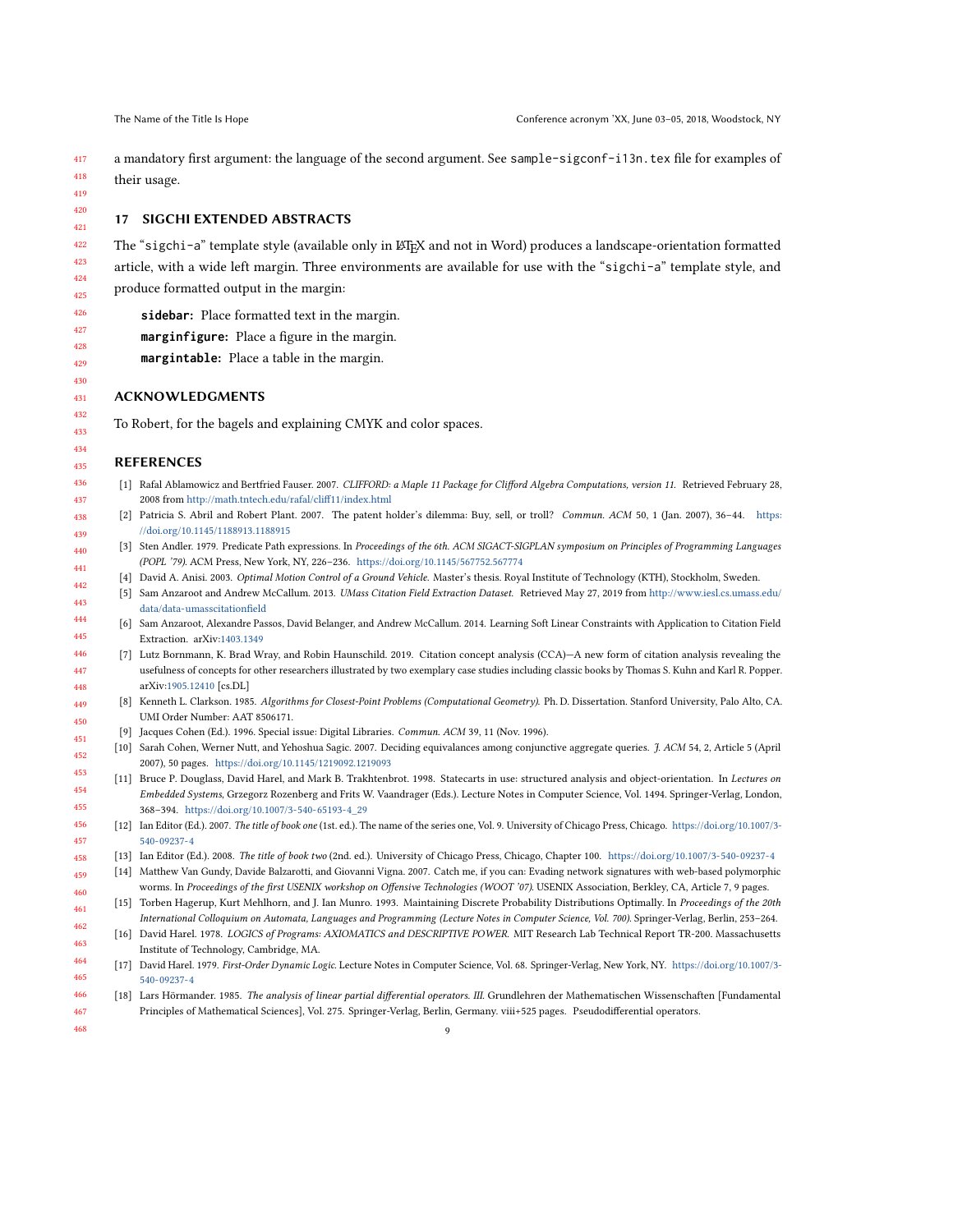<span id="page-9-15"></span>Conference acronym 'XX, June 03-05, 2018, Woodstock, NY Trovato et al. Trovato et al.

- 469 470 [19] Lars Hörmander. 1985. The analysis of linear partial differential operators. IV. Grundlehren der Mathematischen Wissenschaften [Fundamental Principles of Mathematical Sciences], Vol. 275. Springer-Verlag, Berlin, Germany. vii+352 pages. Fourier integral operators.
- <span id="page-9-16"></span>471 472 [20] IEEE 2004. IEEE TCSC Executive Committee. In Proceedings of the IEEE International Conference on Web Services (ICWS '04). IEEE Computer Society, Washington, DC, USA, 21–22. <https://doi.org/10.1109/ICWS.2004.64>
- <span id="page-9-14"></span>473 474 [21] Markus Kirschmer and John Voight. 2010. Algorithmic Enumeration of Ideal Classes for Quaternion Orders. SIAM J. Comput. 39, 5 (Jan. 2010), 1714–1747. <https://doi.org/10.1137/080734467>
- <span id="page-9-3"></span>475 [22] Donald E. Knuth. 1997. The Art of Computer Programming, Vol. 1: Fundamental Algorithms (3rd. ed.). Addison Wesley Longman Publishing Co., Inc.
- <span id="page-9-1"></span>476 [23] David Kosiur. 2001. Understanding Policy-Based Networking (2nd. ed.). Wiley, New York, NY.
- <span id="page-9-9"></span><span id="page-9-0"></span>[24] Leslie Lamport. 1986. ETEX: A Document Preparation System. Addison-Wesley, Reading, MA.
- 477 478 [25] Newton Lee. 2005. Interview with Bill Kinder: January 13, 2005. Video. Comput. Entertain. 3, 1, Article 4 (Jan.-March 2005). [https://doi.org/10.1145/](https://doi.org/10.1145/1057270.1057278) [1057270.1057278](https://doi.org/10.1145/1057270.1057278)
- <span id="page-9-8"></span>479 480 [26] Dave Novak. 2003. Solder man. Video. In ACM SIGGRAPH 2003 Video Review on Animation theater Program: Part I - Vol. 145 (July 27–27, 2003). ACM Press, New York, NY, 4. <https://doi.org/99.9999/woot07-S422> <http://video.google.com/videoplay?docid=6528042696351994555>
- <span id="page-9-7"></span>481 [27] Barack Obama. 2008. A more perfect union. Video. Retrieved March 21, 2008 from <http://video.google.com/videoplay?docid=6528042696351994555>
- <span id="page-9-5"></span>482 [28] Poker-Edge.Com. 2006. Stats and Analysis. Retrieved June 7, 2006 from <http://www.poker-edge.com/stats.php>
- <span id="page-9-18"></span>483 484 [29] R Core Team. 2019. R: A Language and Environment for Statistical Computing. R Foundation for Statistical Computing, Vienna, Austria. [https:](https://www.R-project.org/) [//www.R-project.org/](https://www.R-project.org/)
	- [30] Bernard Rous. 2008. The Enabling of Digital Libraries. Digital Libraries 12, 3, Article 5 (July 2008). To appear.
- <span id="page-9-12"></span><span id="page-9-11"></span>485 486 [31] Mehdi Saeedi, Morteza Saheb Zamani, and Mehdi Sedighi. 2010. A library-based synthesis methodology for reversible logic. Microelectron. J. 41, 4 (April 2010), 185–194.
- <span id="page-9-13"></span>487 488 [32] Mehdi Saeedi, Morteza Saheb Zamani, Mehdi Sedighi, and Zahra Sasanian. 2010. Synthesis of Reversible Circuit Using Cycle-Based Approach. J. Emerg. Technol. Comput. Syst. 6, 4 (Dec. 2010).
- <span id="page-9-10"></span><span id="page-9-4"></span>489 [33] Joseph Scientist. 2009. The fountain of youth. Patent No. 12345, Filed July 1st., 2008, Issued Aug. 9th., 2009.
- 492 [34] Stan W. Smith. 2010. An experiment in bibliographic mark-up: Parsing metadata for XML export. In Proceedings of the 3rd. annual workshop on Librarians and Computers (LAC '10, Vol. 3), Reginald N. Smythe and Alexander Noble (Eds.). Paparazzi Press, Milan Italy, 422–431. [https:](https://doi.org/99.9999/woot07-S422) [//doi.org/99.9999/woot07-S422](https://doi.org/99.9999/woot07-S422)
- <span id="page-9-2"></span>493 494 [35] Asad Z. Spector. 1990. Achieving application requirements. In Distributed Systems (2nd. ed.), Sape Mullender (Ed.). ACM Press, New York, NY, 19–33. <https://doi.org/10.1145/90417.90738>
	- [36] Harry Thornburg. 2001. Introduction to Bayesian Statistics. Retrieved March 2, 2005 from <http://ccrma.stanford.edu/~jos/bayes/bayes.html>
	- [37] TUG 2017. Institutional members of the TEX Users Group. Retrieved May 27, 2017 from <http://wwtug.org/instmem.html>
	- [38] Boris Veytsman. 2017. acmart—Class for typesetting publications of ACM. Retrieved May 27, 2017 from <http://www.ctan.org/pkg/acmart>

#### 497 498 499

500

502

<span id="page-9-17"></span><span id="page-9-6"></span>495 496

490 491

#### A RESEARCH METHODS

#### 501 A.1 Part One

503 504 505 Lorem ipsum dolor sit amet, consectetur adipiscing elit. Morbi malesuada, quam in pulvinar varius, metus nunc fermentum urna, id sollicitudin purus odio sit amet enim. Aliquam ullamcorper eu ipsum vel mollis. Curabitur quis dictum nisl. Phasellus vel semper risus, et lacinia dolor. Integer ultricies commodo sem nec semper.

506 507 508

#### A.2 Part Two

509 510 511 512 Etiam commodo feugiat nisl pulvinar pellentesque. Etiam auctor sodales ligula, non varius nibh pulvinar semper. Suspendisse nec lectus non ipsum convallis congue hendrerit vitae sapien. Donec at laoreet eros. Vivamus non purus placerat, scelerisque diam eu, cursus ante. Etiam aliquam tortor auctor efficitur mattis.

513 514 515

# B ONLINE RESOURCES

516 517 518 519 Nam id fermentum dui. Suspendisse sagittis tortor a nulla mollis, in pulvinar ex pretium. Sed interdum orci quis metus euismod, et sagittis enim maximus. Vestibulum gravida massa ut felis suscipit congue. Quisque mattis elit a risus ultrices commodo venenatis eget dui. Etiam sagittis eleifend elementum.

520